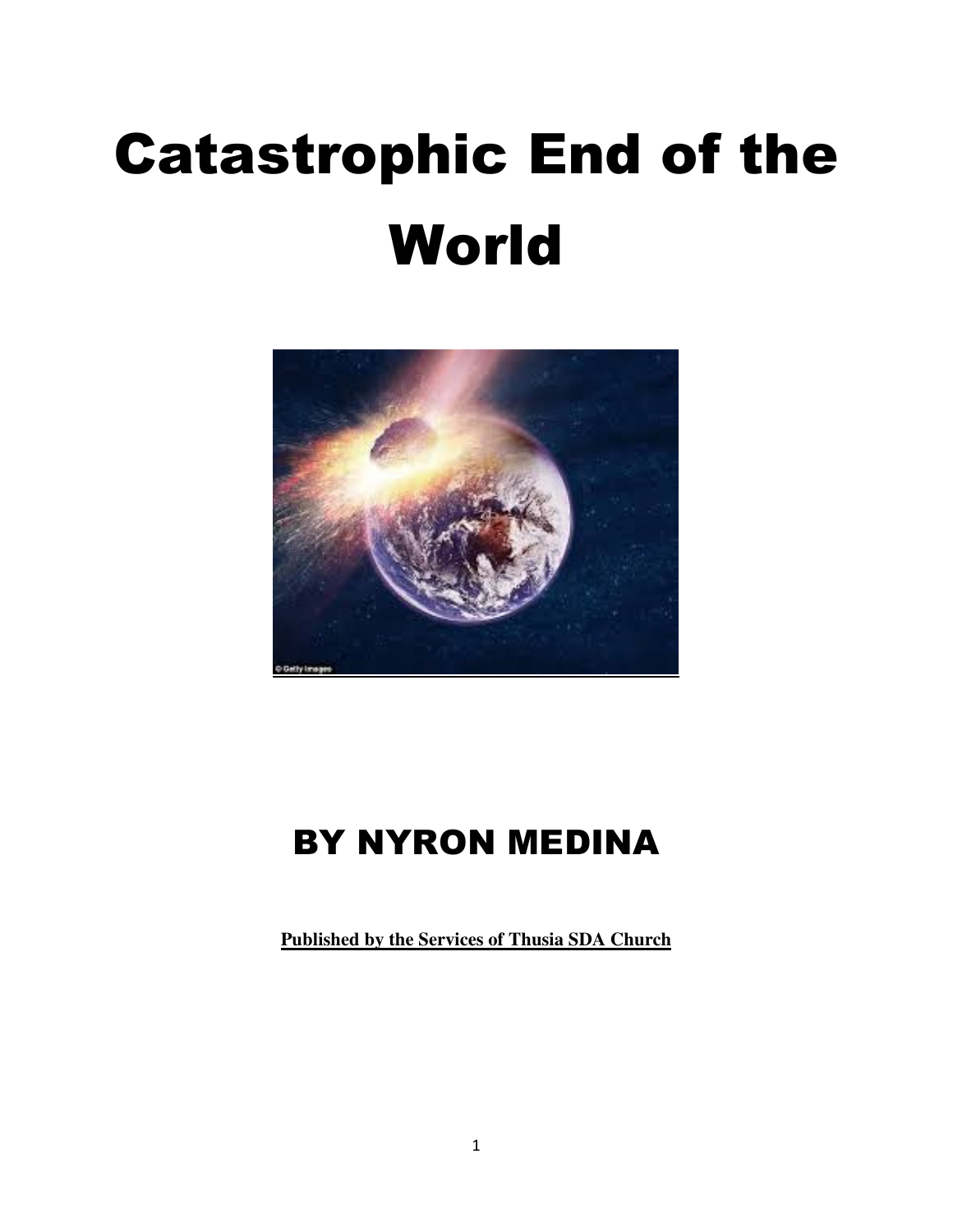## **Catastrophic End of the World:**

- 1. We are told by Jesus Himself of signs we are to associate with the near end of the world. Lu. 21:11,25-28,31.
- 2. These signs are to show how near the end is, even at the doors. Matt. 24:33.
- 3. We are told that the world was in the past destroyed by a flood, but now is reserved for the fires of the last days. 2 Pet. 3:3-7.
- 4. We are told about a series of global cataclysmic events that occurs after the Judgement in the heavenly sanctuary is finished. Rev. 11:18,19.
- 5. The period after Michael stands up finishing the Judgement, in which global catastrophes occur, is called the "time of trouble". Dan. 12:1.
- 6. At the end of this trouble, Jesus is seen coming in the heavens. Lu. 21:25-27.
- 7. Chart about the above points.

 **FINISHES** 

| <b>MICHAEL</b>       | <b>THE END</b>                             |
|----------------------|--------------------------------------------|
| <b>STAND UP</b>      |                                            |
|                      | <b>TIME OF TROUBLE</b>                     |
|                      | <b>SERIES OF GLOBAL CATACLYSMIC EVENTS</b> |
| <b>INVESTIGATIVE</b> | <b>SECOND COMING</b>                       |
| <b>JUDGEMENT</b>     | <b>OF JESUS CHRIST</b>                     |

- 8. Within the period called the time of trouble God wages war with man with one of many elements, this one is called hail, and is a major catastrophe in the world. Job. 38:22,23.
- 9. This hail is identified under the seventh plague. Rev. 16:17,21.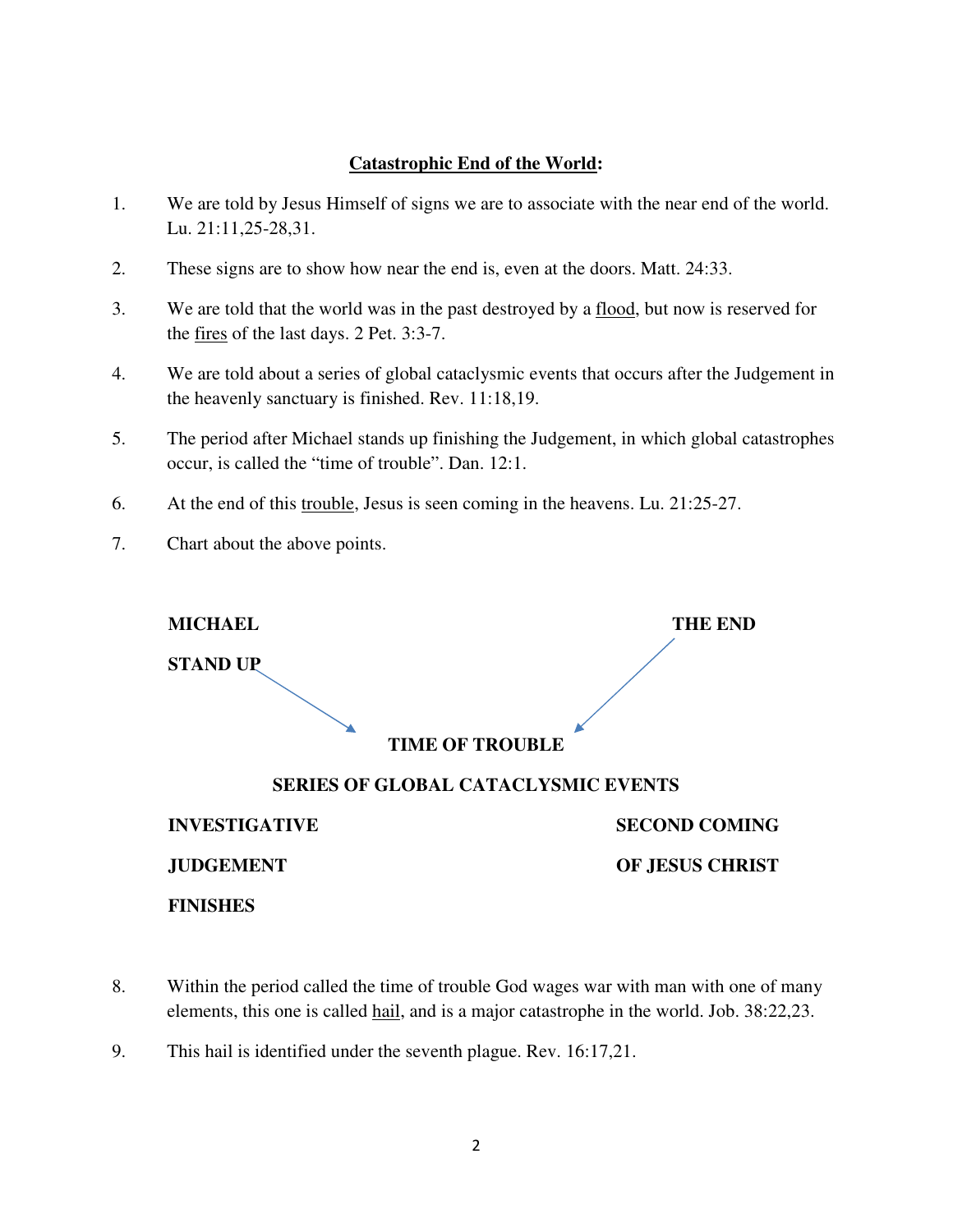- 10. We are told that cataclysmic geological upheavals are to occur in these last days that shall kill millions. Ps. 46:1-3,6-9.
- 11. These cataclysmic geological upheavals are exactly what is described as the great earthquake such as never was that occurs just before the second coming of Jesus. Rev. 16:18-20.
- 12. We are told the <u>day of YHWH</u> is the year of the plagues. (Isa. 2:12; Isa. 34:8; Rev. 6:17; Rev. 15:1; Rev. 18:8).
- 13. During, that "day" (or year) as it is about to end and the brightness of YHWH's coming is about to be seen, the great global destructive earthquake will be occurring. Isa. 2:10-22.
- 14. This same incident is spoken of and is called the wrath of the Lamb. Rev. 6:14-17.
- 15. Observe an illustration about the day of YHWH.

### **DAY OF THE LORD**

### **YEAR OF THE PLAGUES**

- 16. Again, we are told about the great destruction to come upon the world when it is gathered together in a temporary new world order during the year of the plagues. Isa. 13:4.
- 17. This new-world-order gathering together started with the three unclean spirits uniting to cause the world to battle against YHWH. Rev. 16:13,14.
- 18. Here again is another account of this gathering together as the temporary new world order to battle against YHWH. Rev. 19:19.
- 19. This gathering together happens under the ideology of the Communist scarlet coloured beast. Rev. 17:3,8,11-14.
- 20. The global unity however, is destroyed by the weapons of YHWH's indignation (the plagues), and His coming upon the earth from far reaches in outer space. Isa. 13:4-13.
- 21. The earth will be knocked out of her orbit in the coming catastrophe. Isa. 13:13.
- 22. This event is also presented in Isa. 24:19,20.
- 23. Again a global hurricane; shall occur that destroys the people united in their new world order. Isa. 17:12-14.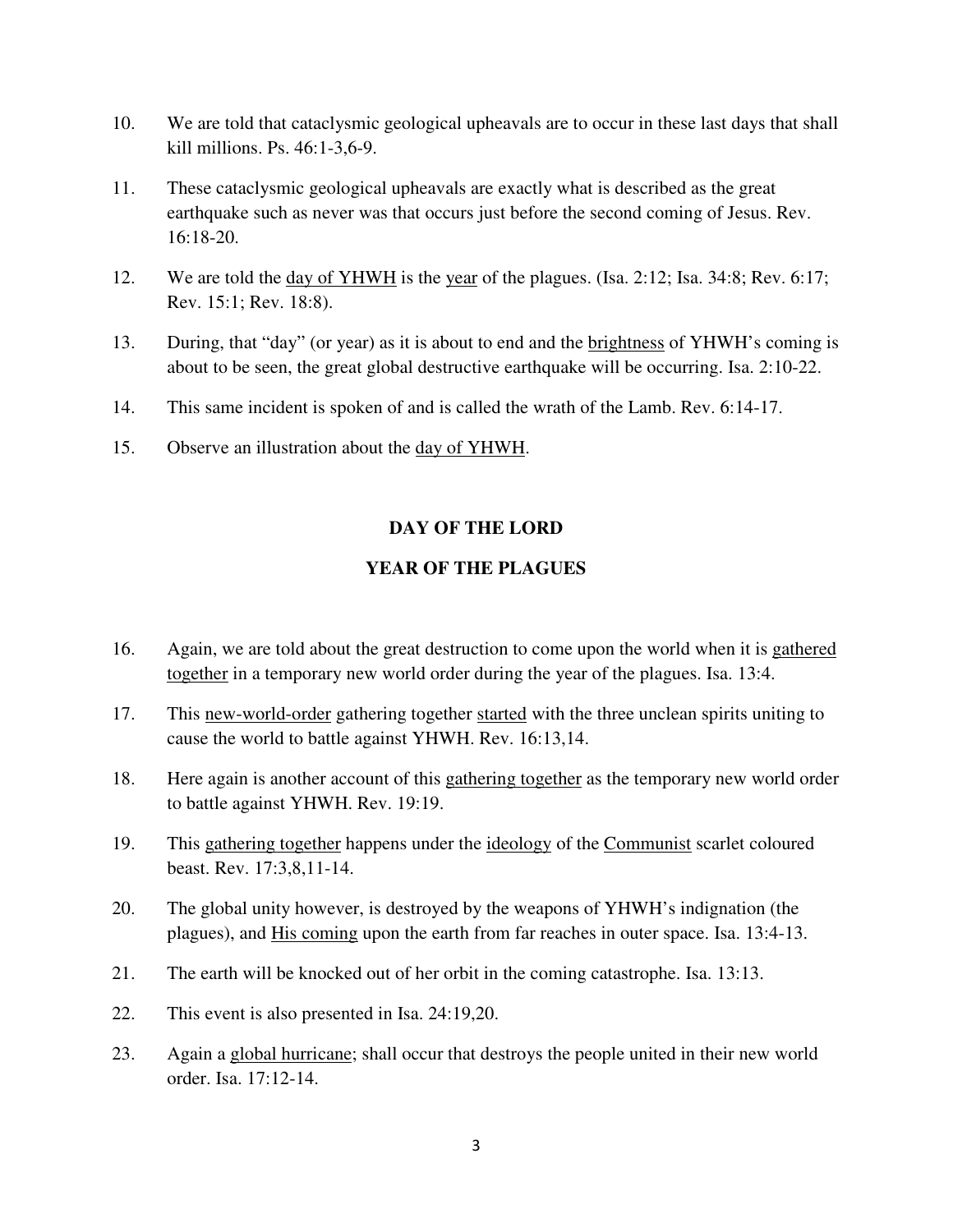- 24. This global hurricane and its destructiveness to human lives is also presented in Jer. 25:30-37, and Isa. 28:2.
- 25. Here in these scriptures YHWH turns the earth upon its axis upside down and pitch the; people all over the earth. The earth is burned with fire because of changing God's law and enforced transgression against the Sabbath covenant. Isa. 24:1-6.
	- a. Transgressed the laws. (Isa. 24:5; Pr. 14:34).
	- b. Changed the ordinance (statute). Ps. 19:7,8.
	- c. The everlasting covenant of the seventh day Sabbath. Ex. 31:13-17.
- 26. The giant global earthquake, with hail will break down the very foundations of the earth, and reel it to and fro out of its orbit. Isa. 24:17-23.
- 27. Dead people shall be scattered all over the earth unburied at the second coming of Christ with the destruction, He reeks upon the earth. Isa. 26:20,21; Isa. 34:3.
- 28. God does indeed have a plan to destroy the whole earth and slay billions. Isa. 28:18,21,22.
- 29. YHWH will scatter the nations with great destruction. Isa. 33:2-4,8-10.
- 30. Billons dead scattered all over the earth as blood is everywhere, and the earth is to also lose its atmosphere. Isa. 34:1-5,8.
- 31. At the second coming of Christ, men are slaying each other with their weapons, while YHWH cause fire to burn the wicked up, thus causing billions of casualties. Isa. 66:14- 17.
- 32. YHWH's fierce anger will cause many to die by human weapons, but He will also send a global storm that shall kill millions all over the earth. Religions are therefore warned. Jer. 25:29-37.
- 33. Again, we are warned that YHWH will express His anger upon the wicked with a global storm. Jer. 30:23,24.
- 34. In these verses we get a view of the earth after its great destruction; nobody is alive, the atmosphere is gone from the world. All the cities are broken down as the earth yet settle with light tremors from the great earthquake that destroyed it. This is how it looks during the millennium or 1000 years. This is a settled plan and policy God has the earth. Jer. 4:21-28.
- 35. The day of God's wrath upon men that causes them to die is horribly described in this text. Zeph. 1:14-18.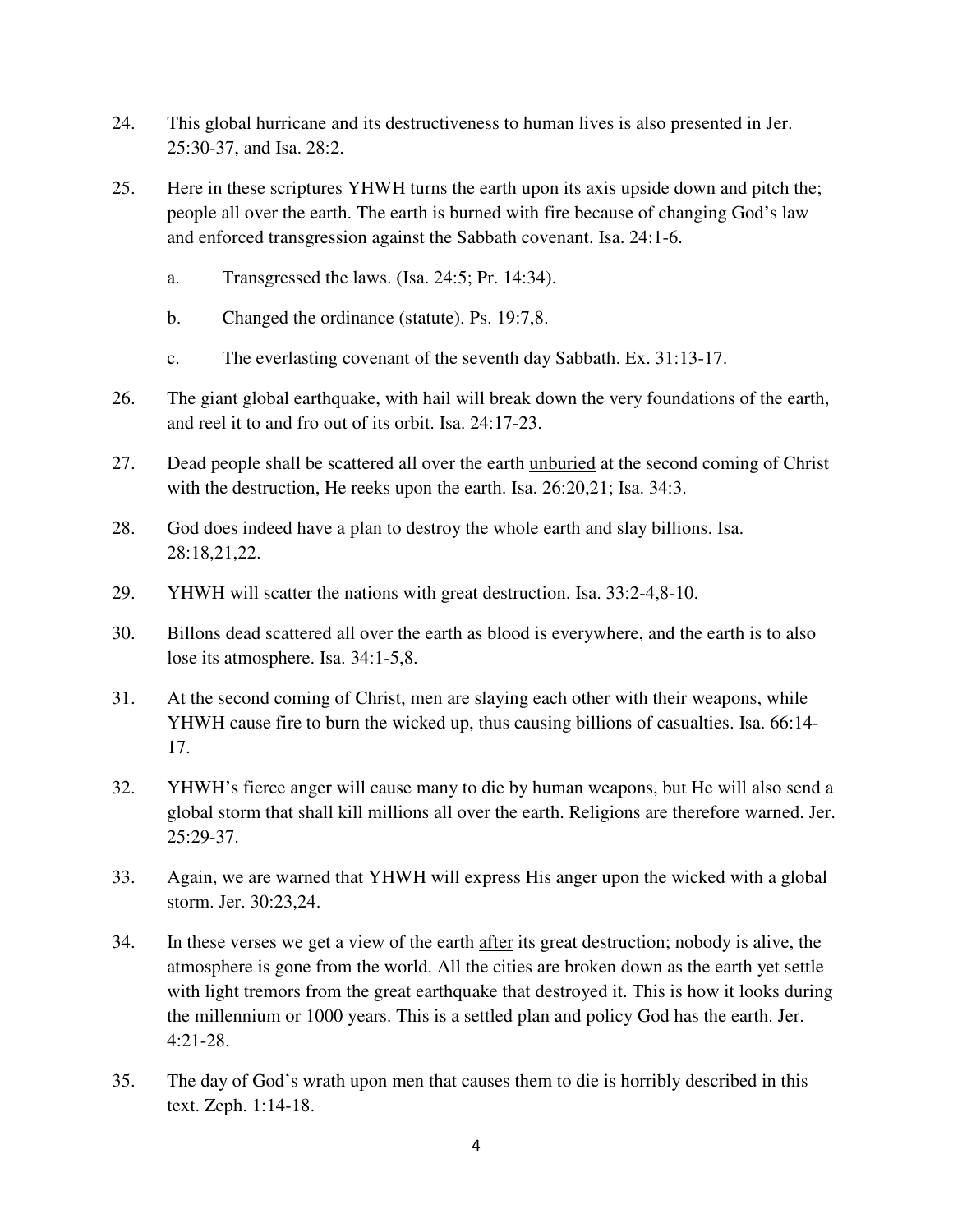- 36. In the time of wrath God presents every man as attacking his neighbour in the global civil war that shall ensure. Zech. 14:13.
- 37. And, at the very second coming, coming of Christ, the brightness of Him and all the angels will consume away the eyes and tongues of those that remain unconverted. (Zech. 14:12; Matt. 25:31).
- 38. It is this brightness that slays the pope that occupy Satan's seat. 2 Thess. 2:1-3,8.
- 39. During the seven last plagues, major geological catastrophes destroy the earth. They are:
	- i. Death causing Red tide.
	- ii. Death causing sun flares.
	- iii. Destructive thunders and lightening.
	- iv. A global destructive earthquake.
	- v. Killer hail.
	- vi. Killer storms.
		- a. These catastrophes are seen in the following Scriptures. Rev. 16:3,4,8,9,18-21.
- 40. The following is an illustrative chart on the destructive geological catastrophes that will strike the earth and destroy it during the day of YHWH's wrath.



- 41. In the light of such coming destruction, here is God's last warning to the remnant church. Rev. 16:15.
	- a. Blessing of justification. Rom. 4:5-9; Gal. 3:7-9,14.